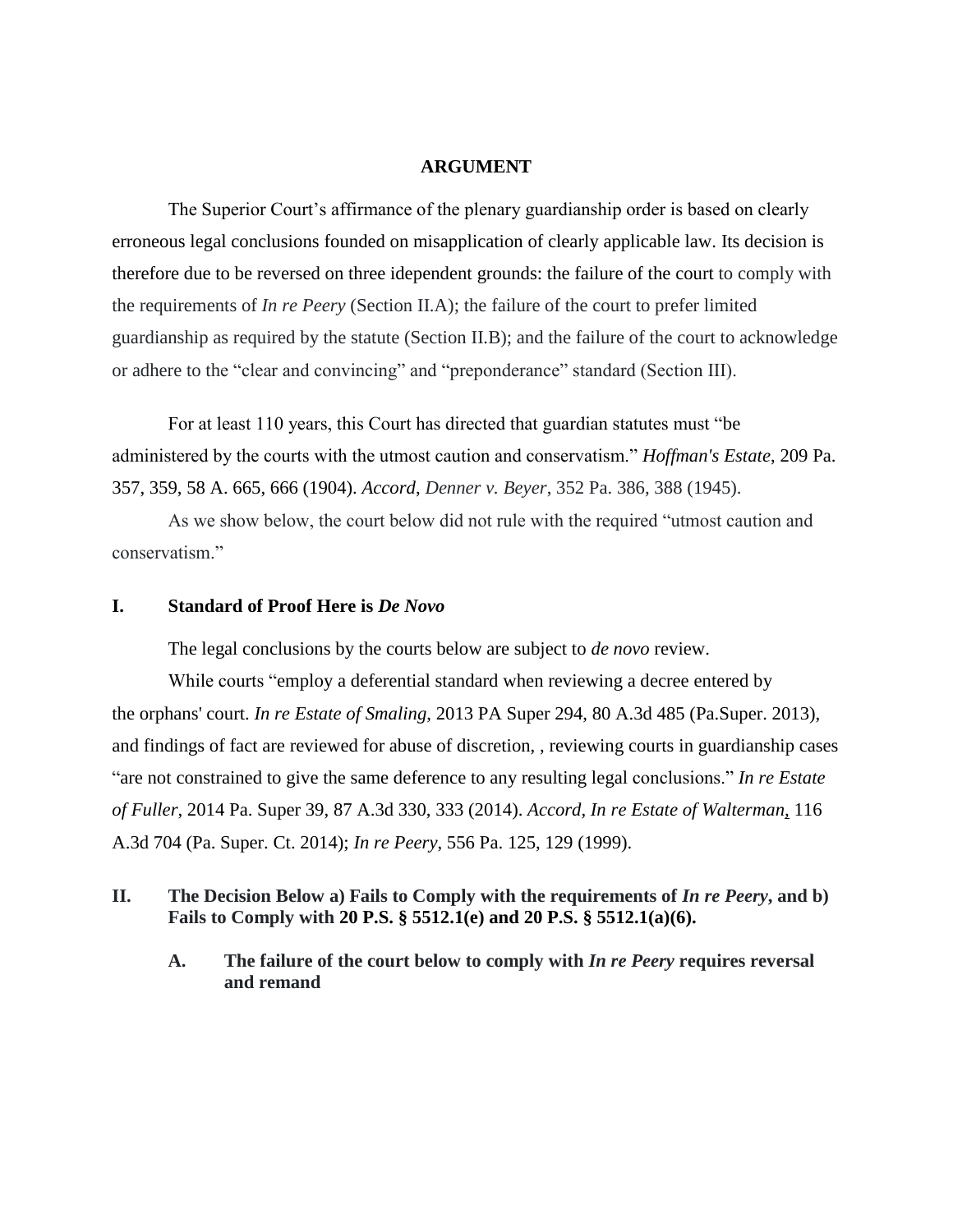The court below erred in in conflating "incapacity" with "need for a guardian." These are two separate issues, as this Court has held. *See In re Peery*, 556 Pa. 125, 129, 727 A.2d 539, 540 (1999) ("dual issues").<sup>1</sup>

This Court importantly found that the statutory procedure for the determination of incapacity, 20 Pa.C.S. § 5512.1(a), "*requires* the court, in determining incapacity, to weigh the available support of others.We have no difficulty concluding, therefore, that a person cannot be deemed incapacitated if his impairment is counterbalanced by friends or family or other support." *In re Peery*, 556 Pa. 125, 130, 727 A.2d 539, 541 (1999) (emphasis in original).

Ignoring the two-part analysis required by *Peery*, the court below failed to consider whether Appellant's incapacity was "counterbalanced" by other supports. One example of such supports are those provided by the extensive available federally funded and mandated independent living programs by several of the Amici.

The need for application of a fair and consistent guardianship jurisprudence requires that Peery's thoughtful analytic structure be applied in this case, as in others. Because the court below failed to acknowledge or implement *Peery*'s command, that decision should be reversed and remanded.

## **B. The failure of the court below to prefer limited guardianship violates 20 P.S. § 5512.1(e) and 20 P.S. § 5512.1(a)(6), and requires reversal and remand**

Pennsylvania law provides for two types of guardianship: plenary and limited. Limited guardianship is preferred. Plenary guardianship requires "total incapacity."

A **plenary guardian** cannot be appointed unless the individual is "totally incapacitated and in need of plenary guardianship services." 20 P.S. § 5512.1(e). A plenary guardian is appointed only "upon a finding that the person is partially incapacitated *and* in need of guardianship services," 20 Pa.C.S. § 5512.1 (b) (emphasis added).

**Limited guardianship is explicitly preferred**. 20 P.S. § 5512.1(a)(6) ("The court shall prefer limited guardianship."). If the individual is "partially incapacitated," then "the court *shall enter* an order appointing a limited guardian of the person. . . . " 20 P.S. § 5512.1(b) ( (emphasis

 $\overline{a}$ 

<sup>&</sup>lt;sup>1</sup> The statute itself references the "dual issues" discussed by the Court in *In re Peery*. 20 P.S. § 5512.1(a)(6) (the statute is titled, "Determination of incapacity and appointment of guardian.").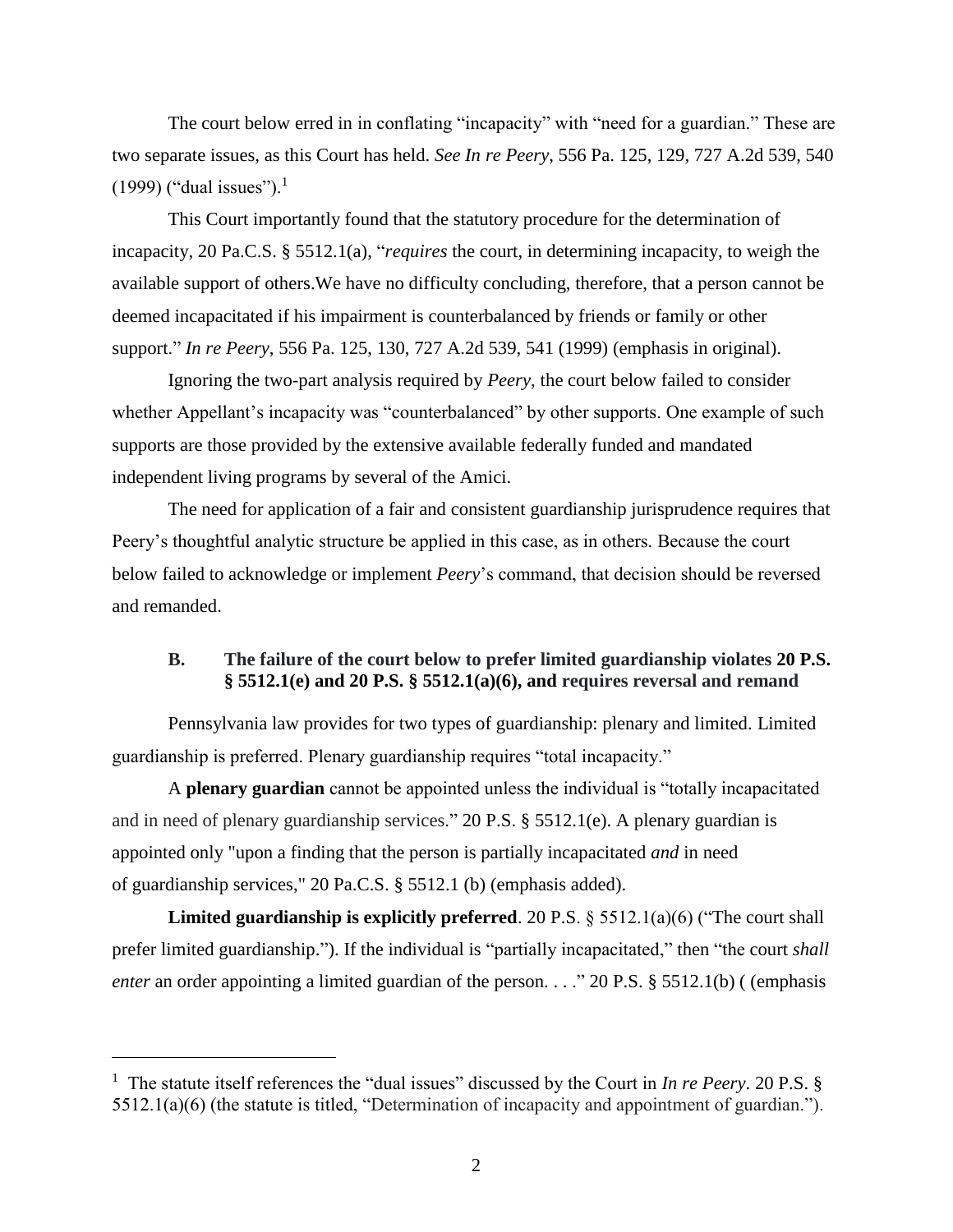added). Thus, absent total incapacity, the Orphans Court has no choice; it shall appoint a limited guardian.

The requirement of limited guardianship for those who are partially incapacitated has a reasonable and practical foundation. Plenary guardianship has a blunderbuss impact which is inappropriate for individuals who are not fully incapacitated. Limited guardianships are nuanced and calibrated to the individuals' circumstances. As the Superior Court put it, a limited guardianship can be "carefully crafted." *In re Sabatino*, 159 A.3d 602 (Pa. Super. Ct. 2016) (upholding limited guardian, because limited guardianship was "carefully crafted" as it declared the person incapable of entering contracts, gave guardian authority to make appropriate medical decisions, and to oversee disagreements between team and family).

Except in a few conclusory phrases reciting its adjudication of Appellant as "totally incapacitated," the court below engages in no analysis of why it finds that Appellant is totally incapacitated and why the law's limited guardianship's preference is ignored. Indeed, the Superior Court's only reference to limited guardianship is this:

Appellant suggests that a limited guardian may be appropriate, but "based on the medical evidence, [he] does not meet the threshold of someone who is incapacitated and in need of a Guardian of his Person and Estate." *Id.* at 10 [citing Appellant's brief]. We conclude no relief is due.

 $\Box$  Super. Ct at  $\Box$ .

In just six words ("We conclude no relief is due") and with no explanation, the court below rejects limited guardianship.

# **III. The Superior Court failed to acknowledge or adhere to the "clear and convincing" and "preponderance" standard.**

# **A. There is no finding that that that the standard is met to support a finding of total incapacity**

While the Superior Court upheld a finding that the Appellant was "totally incapacitated,"<sup>2</sup> the court misstated the standard of proof. The standard is that the proof must be "clear and convincing" and "preponderating." The Superior Court does not mention or consider that standard at all.

 $\overline{a}$ 

<sup>&</sup>lt;sup>2</sup> CITATION from Super Court \_\_\_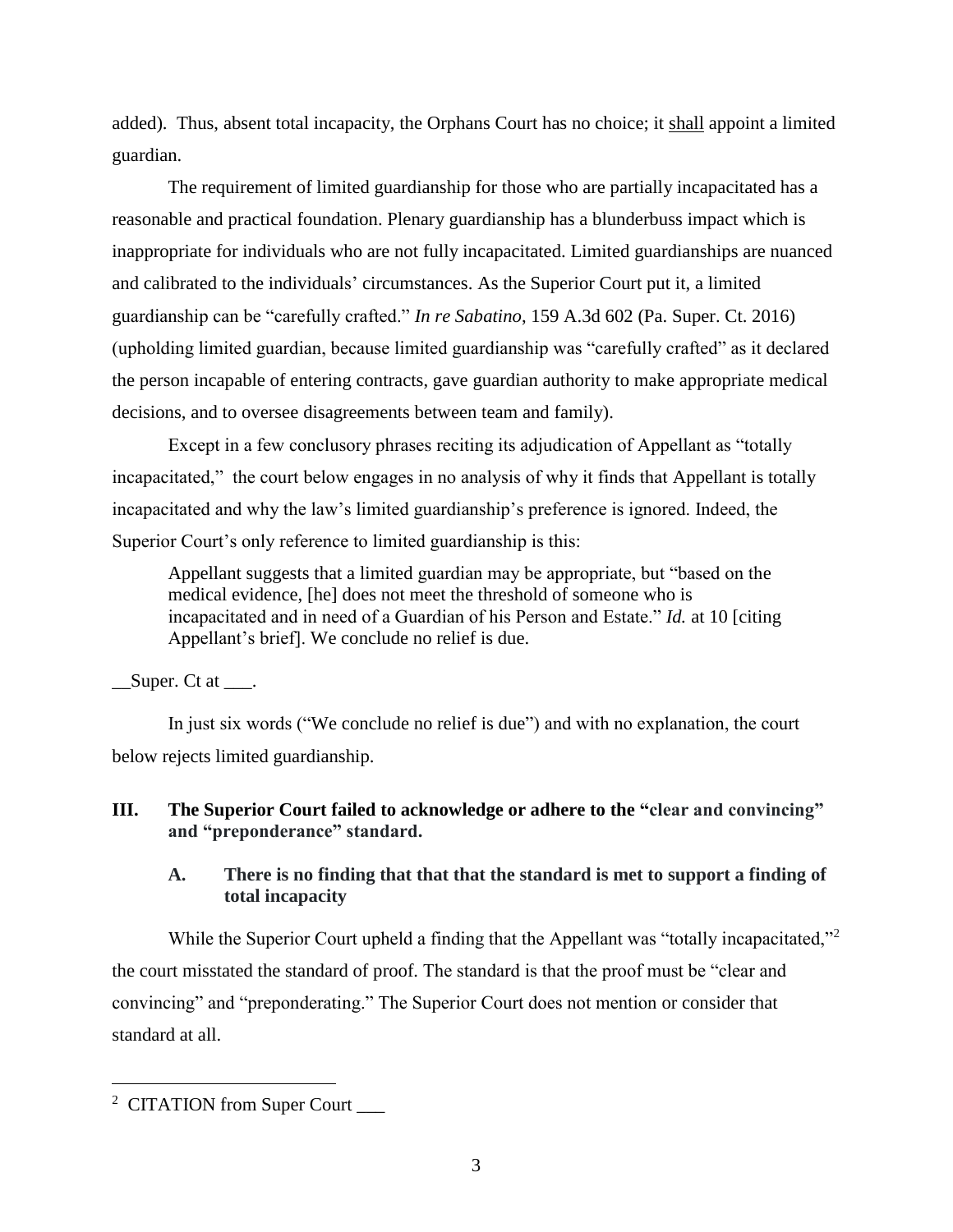#### **B. The standard is "clear and convincing" and "preponderance"**

Incapacity cannot be presumed; rather, for incapacity, there "must be clear and convincing proof of mental incompetency and such proof must be preponderating." Myers Estate, 395 Pa. 459, 462 (1959). Why is the standard set so high? "A statute of this nature places a great power in the court. The court has the power to place total control of a person's affairs in the hands of another. This great power creates the opportunity for great abuse." Estate of Haertsch, 415 Pa. Super. 598, 601, 609 A.2d 1384, 1386 (1992).

The court below cites two cases. *Smith v. Smith*, 529 A.2d 466, 468 (Pa. Super. 1987), and *In re Estate of Duran*, 692 A.2d 176, 178 (Pa. Super. 1997). *Smith* is cited solely on the "abuse of discretion" principle. *Duran* is cited solely on the conclusiveness of a trial court's findings of facts; *Duran* was not a guardianship case; it was a contract case on ownership of a decedent's life insurance policy. In *Smith*, unlike the case at bar, the Superior Court addressed and made a finding that the "clearly convincing" standard was met in that guardianship case.<sup>3</sup>

Here, the court below noted "this is a very difficult case, because based on the facts, it is a close call as to whether Appellant remains incapacitated." Orphans' Ct. Op., 4/12/21, at 3. The facts stated by Court below render it doubtful that the legal standard is met.

The failure of the court below to acknowledge or to address the applicable standard requires reversal or, at a minimum, remand. Given the direction that guardian statutes must "be administered by the courts with the utmost caution and conservatism." *Hoffman's Estate*, 209 Pa. 357, 359, 58 A. 665, 666 (1904), reversal or remand is necessary.

### **IV Conclusion**

 $\overline{a}$ 

For the above reasons, Amici respectfully pray that the judgment of the Superior Court upholding the adjudication of total incapacity and appointing a plenary guardian be reversed and remanded, with the instruction that the Orphans Court

- a) apply the required standard of review,
- b) prefer limited guardianship,

<sup>3</sup> *Smith v. Smith*, 365 Pa. Super. 195, 201, 529 A.2d 466, 469 (1987) ("we hold that the trial court acted within its sound discretion in finding that appellees proved appellant's mental illness by clear and convincing evidence.").